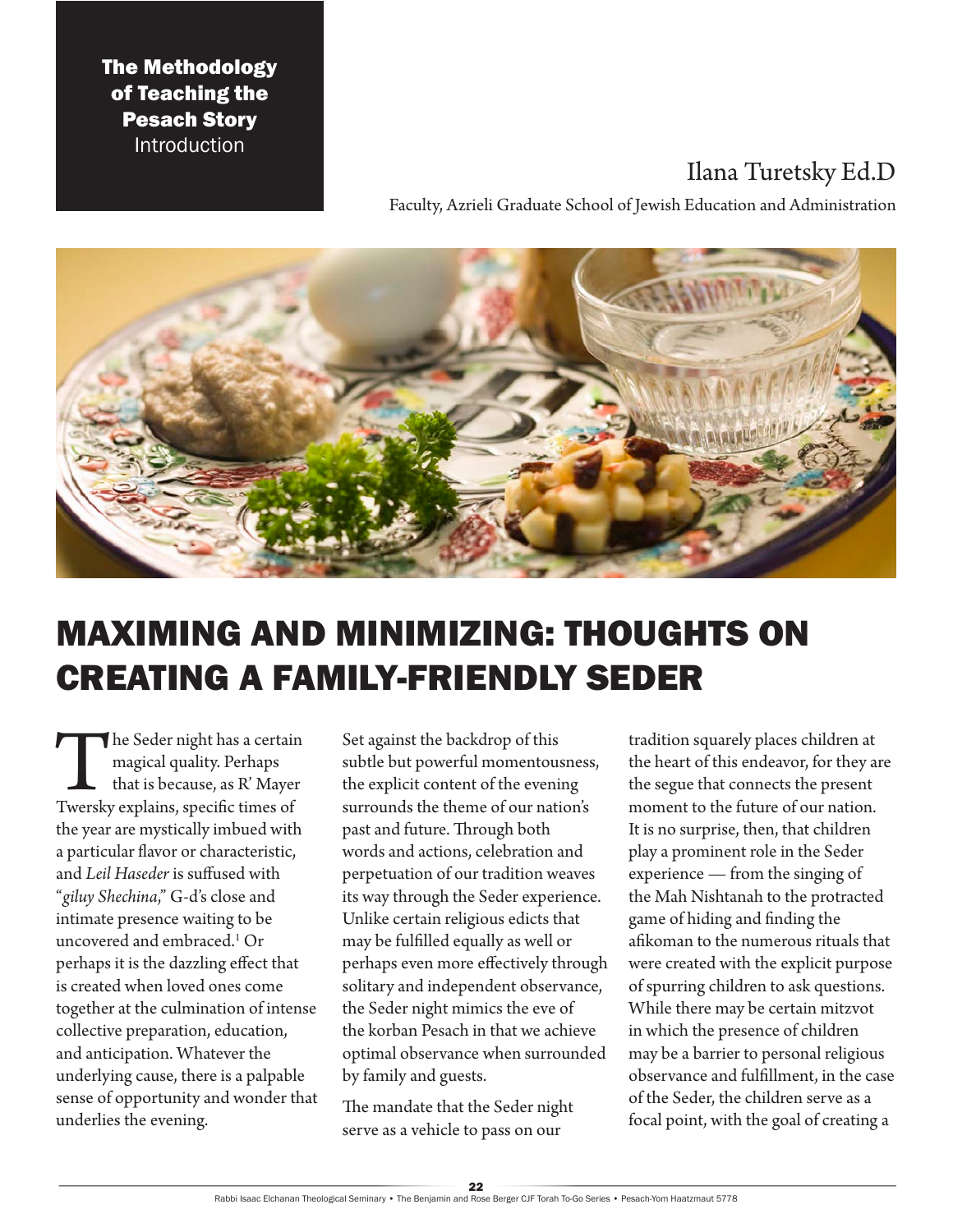meaningful and engaging experience specifically for them.

It is one thing to talk about the value of a shared family experience recounting our tradition and inspiring each other toward meaningful living. It is quite another to orchestrate and execute this tall order. When sitting in the company of a range of ages, knowledge levels, backgrounds, and attention spans; when some come to the table armed with mountains of divrei Torah and others are wondering just how they will survive until the meal is served, how can we effectively capitalize on the opportunities that *Leil Haseder* offers? In the coming sections, some important considerations, both developmental and pedagogical, will be explored, with the goal of further enriching the Seder experience for everyone, and in particular the children.

#### Engaging Young Children

Given that the Seder includes an important didactic element, in that its goals include teaching and sharing important concepts and information, a brief exploration of how children learn is in order.

From a very young age, children's interaction with their environment serves as a catalyst for thinking and organizing information and making sense of the world. As children's language develops, they discover an entirely new galaxy in which they can interact with their world, discover questions, and seek answers. Play is also a very central learning theater for preschool-aged children. Through imagining and engaging the world through their five senses, and adopting a host of different roles, children's minds build cognitive webs that organize and give meaning to information about the world that surrounds them, and about their place in it.

These learning concepts have important implications for *Leil Haseder*. The classic model of "divrei Torah" is hardly relevant to children in the preschool age bracket. Experiential learning, powerful for any age group, will be particularly appropriate for younger children. As they create Pesach-themed adornments for the Seder table, taste the different foods on the table and consider their flavors and accompanying associations (sweet, bitter, salty, etc.), act out the

Ten Plagues (on a personal note, my children were very excited to cut a marshmallow in half, lick the stickiest surface, and "glue" it to their arm for Shechin), and dramatically recount the story of Yetziyat Mitzrayim, interactive learning engages children's senses and their minds. Rather than adults driving and imposing the learning, the goal is to set the stage for these children to learn, experience, and ask questions, and for us to provide them with age-appropriate answers. As their curiosity is piqued, their cognitive wheels begin turning, and their inquisitiveness awakened. Under these circumstances, children are engaged and excited to learn the ideas we have to share with them.

Children in late preschool and early elementary school who have developed some basic literacy and numerical understanding can be more directly engaged through the Haggadah. Haggadah bingo, where children have a bingo card with different words, names, and concepts in Maggid, can be a fun way for kids to follow along even when they're not yet ready to engage analytically with the material. A similar concept is a number search, which assigns

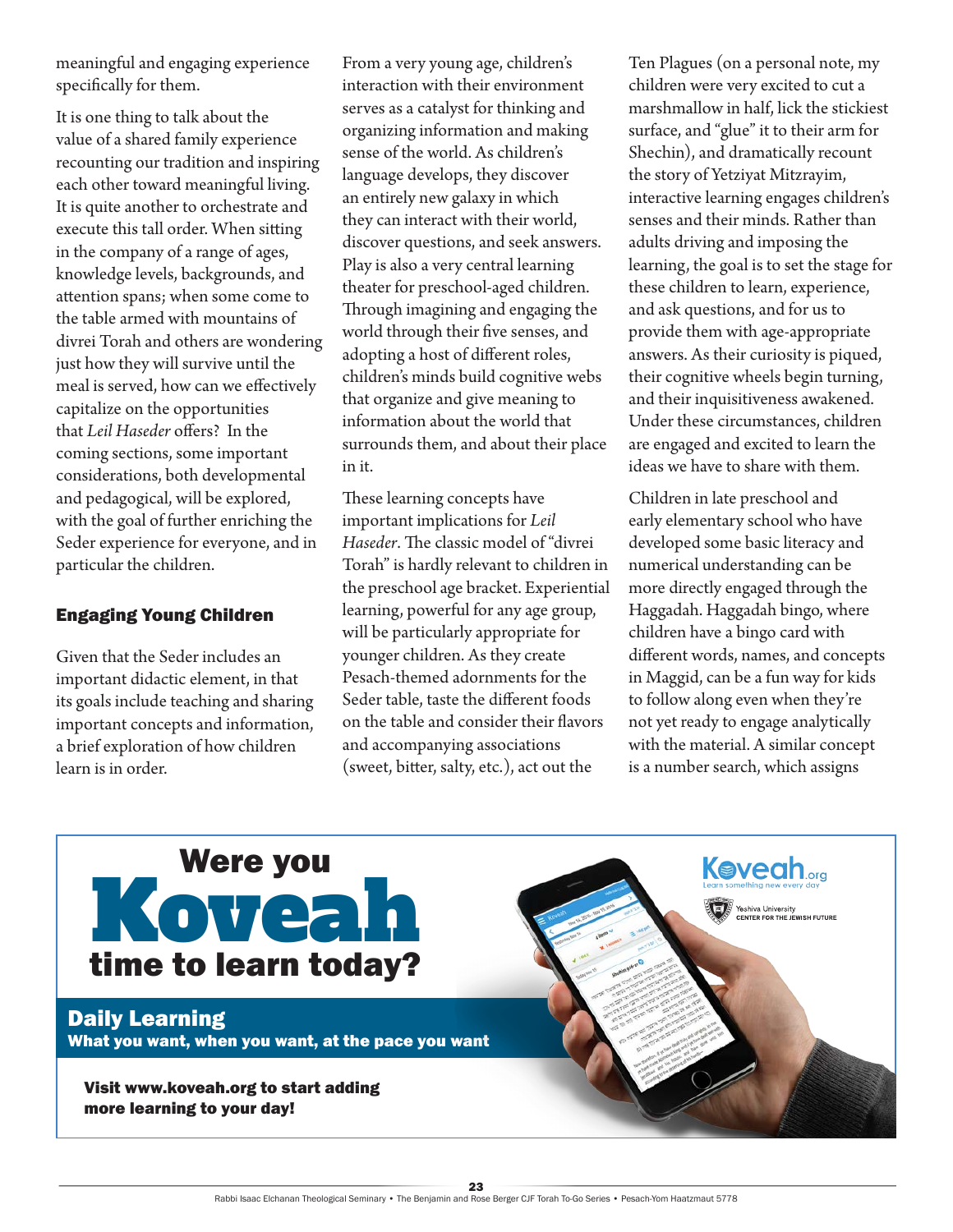children a specific number, and they then look for mentions of that number throughout Maggid (for example, the number 4 — four questions in Mah Nishtanah, the Four Children, etc.). Children who may enjoy this but are not yet ready to participate independently can be paired up with an adult to help them follow along in the Haggadah and assist them in finding their bingo words or assigned number. Furthermore, though children of this age may not be ready for intensive analytics and high-level philosophy, most children are certainly capable of and interested in answering age-appropriate thought questions. For example, questions such as, "What do you think the Jews felt when they were woken up in the middle of the night and told they would leave Mitzrayim?" and "What do you think Hashem was trying to teach the Mitzrim (and the Jews) when He did the Eser Makot?" can engage the minds of children as they enter developmentally into a stage in which they are more capable of abstract thought. Last, encourage the children to ask questions. A token prize, such as a chocolate chip, for each question posed can get kids thinking, and their refreshing way of viewing the world may yield questions that bewilder even the wise adults at the table.

#### Older Children (and Beyond) and the "Classic" Dvar Torah

Common among older children and adults is the traditional model of dvar Torah, where one person shares a Torah thought and table participants listen. This model has both important advantages and notable drawbacks. On the most basic level, the sharing of meaningful Torah content is

inherently valuable and holy. Torah is meant to be studied and expounded upon, and therefore we cherish the opportunity to offer and exchange ideas and insights. Additionally, verbal expression often prompts the speaker to further clarify and organize the concept in his/her own mind, which leaves the speaker with an enhanced and sharper understanding of the idea. Last, particularly in the case of children sharing a dvar Torah, a child often experiences both a sense of ownership of the material and a feeling of pride at being the center of attention and receiving positive feedback.

At the same time, if the Seder is viewed, at least in part, as an opportunity for a meaningful learning experience, then the traditional dvar Torah model has certain limitations. High-quality learning involves active engagement with the material. The more we directly interact with and process new material, the deeper and better our comprehension and long-term retention. For many of us, the number of hours we have spent listening to lectures, sermons, and speeches, let's even say over the last ten years, is embarrassingly disproportionate to the amount of knowledge we can show for it. This is because certain conditions are much more conducive to effective learning, and passively receiving information is not one of them. Additionally, as mentioned earlier, given the range of ages and backgrounds that often populate the same Seder table, the dvar Torah model is often inappropriate or unsuitable for a segment of the Seder participants.

Though there is no "one size fits all" solution to this challenge, there are a number of considerations and suggestions that can help.

Some families choose to view Maggid as the beginning of a process that is by no means limited to this specific section of the Haggadah. While a meaningful exchange of ideas can start during Maggid, there is ample opportunity to continue this process, whether during Shulchan Orech or after the formal Seder is over, well into the night after the younger and/ or more wearied have retired. Other families choose to spread out these discussions over the entire Yom Tov, sharing ideas at each of the Yom Tov meals. This both enhances the Yom Tov meals and serves as a great solution to the child who came home with a stack of divrei Torah. In this way, the child can have opportunities to share all of the content that he/she excitedly prepared, while minimizing the stress and challenge of fitting it all in on the night(s) of the Seder.

In addition to identifying opportunities beyond the confines of Maggid for sharing divrei Torah, we can employ certain strategies for engaging more of the listeners at the Seder table, thereby creating a more active learning experience for all present. The dvar Torah presenter can introduce the dvar Torah with a question that the listeners should seek to answer while the dvar Torah is being delivered. This helps listeners focus their attention and gives them a cognitive anchor to process the information. Because listeners are looking to answer a specific question, their minds are more actively engaged in processing the information than if they were just listening passively. Alternatively, after each dvar Torah, the head of the table can present participants with a question on the content of the dvar Torah, perhaps